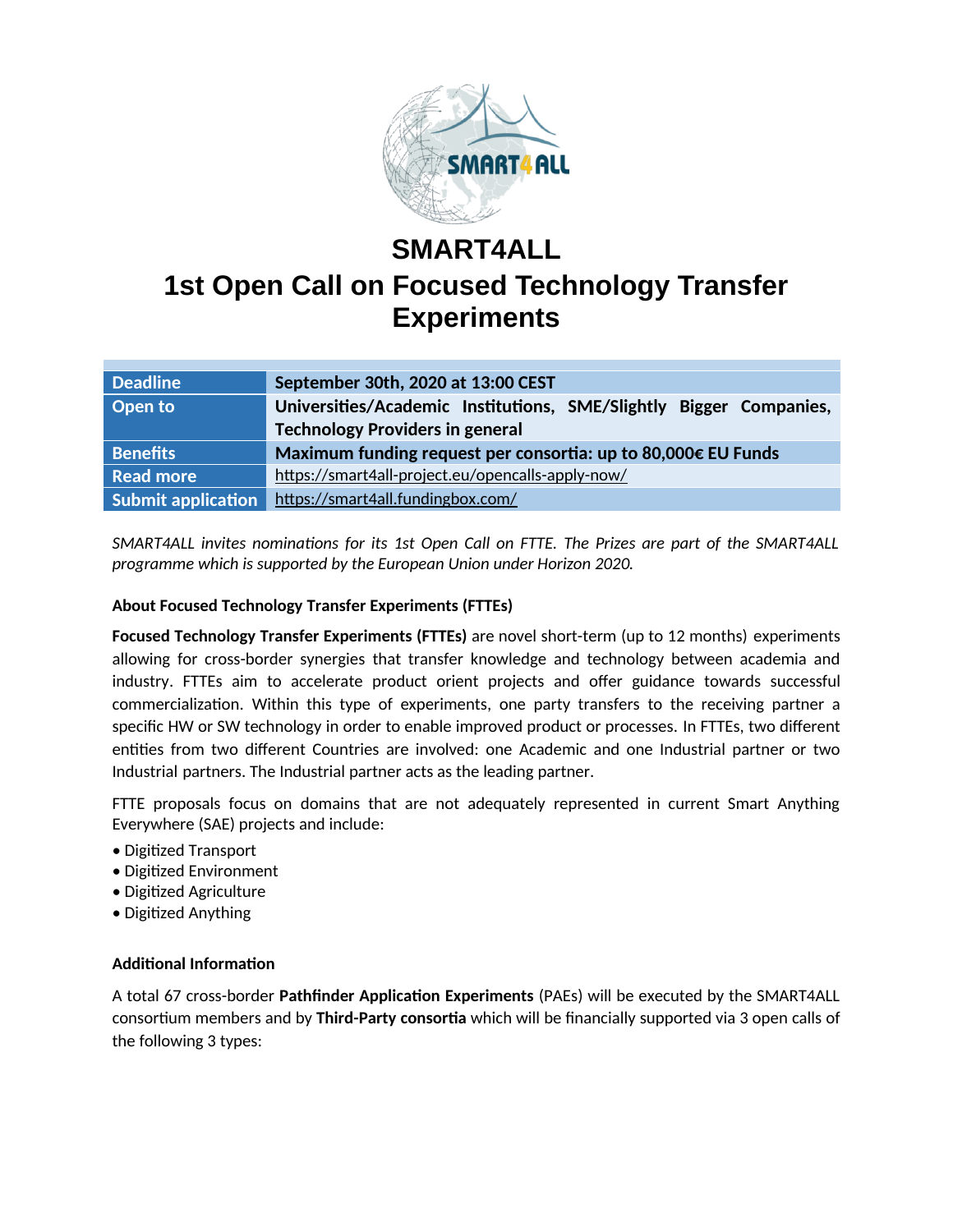- 1) **Knowledge Transfer Experiments** (KTE), which comprise a novel type of internship experiments allowing smaller projects, or less mature ideas to be presented, tested and thus potentially find the fertile ground to grow and reveal its product potentials;
- 2) **Focused Technology Transfer Experiments** (FTTEs), focusing on one of the four defined underrepresented areas, will give the opportunity to form synergies, accelerate product orient projects and offer guidance towards successful commercialization;
- 3) **Cross-domain Technology Transfer Experiments** (CTTEs), targeting to more complex multidisciplinary transfers and productization of novel CLEC CPS and the IoT technologies to wider markets.

SMART4ALL PAEs target **Customized Low-Energy Computing (CLEC)**, **Cyber-Physical Systems (CPS)** and the **Internet of Things (IoT)** and aim to combine a set of unique characteristics that join together under a common vision different cultures, different policies, different geographical areas and different application domains.

## **Who can apply?**

Consortia composed of two different entities from two different countries including one Academic/Industrial partner who acts as a Technology Provider and an Industrial partner acting as a Technology Receiver.

Consortia can include the following type of applicants:

- Universities or Academic Institutions
- SME and Slightly Bigger Companies
- Technology Providers in general

The eligible countries are: EU Member States (including the United Kingdom), H2020 Associated countries and any other South-East Europe countries not listed above and included in Annex A of the H2020 Work Programme.

Consortia including **at least one member of the following South-East Europe countries** will be prioritized: Albania, Bosnia and Herzegovina, Bulgaria, Croatia, Greece, Hungary, Kosovo, Moldova, Montenegro, North Macedonia, Romania, Slovakia, Slovenia and Serbia.

Proposals must be cross border and can be submitted by any of the afore-mentioned type of entities, but the participation of, at least, one SMEs/Slightly Bigger Companies is compulsory and should be the lead of the cross.

The applicants involved in the consortia can NOT include any SMART4ALL partners.

#### **Matchmaking & Partner Service**

For seeking organization partners and matchmaking service please visit: https://matchmaking.smart4all-project.eu/

#### **COVID-19 crisis**

SMART4ALL through its Open Calls will pay special attention to CLEC applications facilitating COVID-19 management crisis and all aspects of life focusing on its four verticals, i.e. Digitized Transport, Digitized Environment, Digitized Agriculture and Digitized Anything. Specifically, during the evaluation process, open call submissions that are related to SMART4ALL domains and are addressing current and future problems stemming from the COVID-19 crisis will be awarded with 1 extra point in their overall evaluation score.